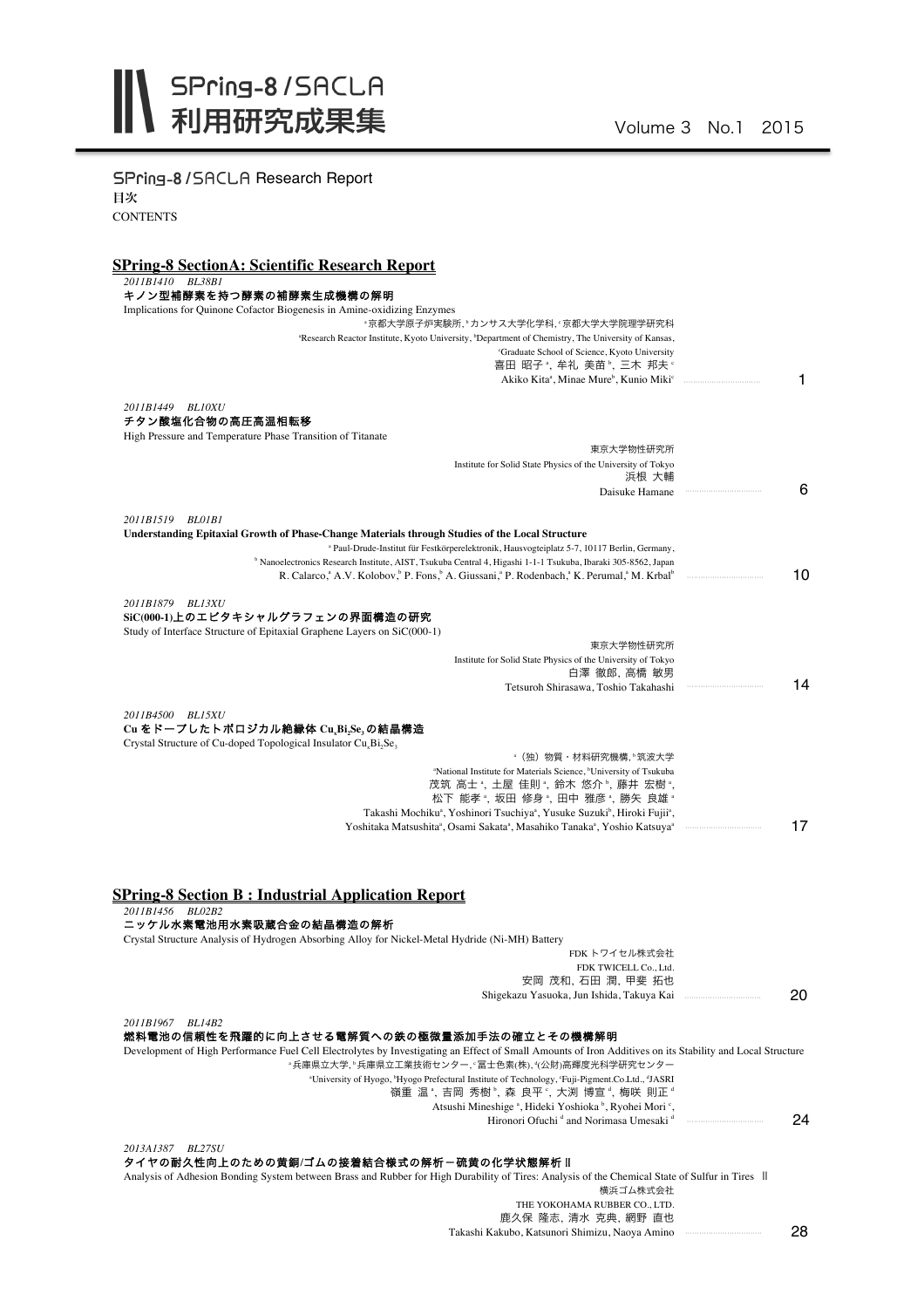| 2013A1814 BL14B2                                                                                                                                                                                                                                                                                                                                                                                           |    |
|------------------------------------------------------------------------------------------------------------------------------------------------------------------------------------------------------------------------------------------------------------------------------------------------------------------------------------------------------------------------------------------------------------|----|
|                                                                                                                                                                                                                                                                                                                                                                                                            |    |
| 固体酸化物型燃料電池用セラミックス(La, Sr)(Ti, Fe)O, ¿の酸化還元雰囲気下の XAFS 解析                                                                                                                                                                                                                                                                                                                                                    |    |
| XAFS Analysis in Air and Reducing Atmosphere of $(La, Sr)(Ti, Fe)Oa$ , Ceramics for SOFC                                                                                                                                                                                                                                                                                                                   |    |
| (株)ノリタケカンパニーリミテド                                                                                                                                                                                                                                                                                                                                                                                           |    |
| Noritake Co., Limited                                                                                                                                                                                                                                                                                                                                                                                      |    |
| 犬飼 浩之,岩井 広幸,高橋 洋祐                                                                                                                                                                                                                                                                                                                                                                                          |    |
| Koji Inukai, Hiroyuki Iwai, Yosuke Takahashi                                                                                                                                                                                                                                                                                                                                                               | 31 |
|                                                                                                                                                                                                                                                                                                                                                                                                            |    |
| 2013B1523 BL46XU                                                                                                                                                                                                                                                                                                                                                                                           |    |
| 加硫過程においてゴム中に発生する気泡の発生源の解明                                                                                                                                                                                                                                                                                                                                                                                  |    |
| Analysis of the Origin of Bubbles in the Rubber under Vulcanization                                                                                                                                                                                                                                                                                                                                        |    |
| 横浜ゴム株式会社                                                                                                                                                                                                                                                                                                                                                                                                   |    |
| THE YOKOHAMA RUBBER CO., LTD.                                                                                                                                                                                                                                                                                                                                                                              |    |
| 佐藤 有二, 平井 秀憲, 広田 孝司, 戸田 博美                                                                                                                                                                                                                                                                                                                                                                                 |    |
| Yuji Sato, Hidenori Hirai, Takashi Hirota, Hiromi Toda                                                                                                                                                                                                                                                                                                                                                     | 35 |
|                                                                                                                                                                                                                                                                                                                                                                                                            |    |
| 2013B1526 BL19B2                                                                                                                                                                                                                                                                                                                                                                                           |    |
| リチウムイオン電池正極の三次元 XAS 計測                                                                                                                                                                                                                                                                                                                                                                                     |    |
| 3D XAS Measurement of Positive Electrodes in Lithium Ion Battery                                                                                                                                                                                                                                                                                                                                           |    |
| *(株)日立製作所 日立研究所,"(公財)高輝度光科学研究センター                                                                                                                                                                                                                                                                                                                                                                          |    |
| <sup>a</sup> Hitachi Ltd., Hitachi Research Lab., <sup>b</sup> JASRI                                                                                                                                                                                                                                                                                                                                       |    |
| 平野 辰巳 ి, 高松 大郊 ª, 小西 宏明 ª, 梶原 堅太郎 ʰ                                                                                                                                                                                                                                                                                                                                                                        |    |
| Tatsumi Hirano <sup>a</sup> , Daiko Takamatsu <sup>a</sup> , Hiroaki Konishi <sup>a</sup> , Kentaro Kajiwara <sup>b</sup>                                                                                                                                                                                                                                                                                  | 39 |
|                                                                                                                                                                                                                                                                                                                                                                                                            |    |
| 2013B1533 BL47XU<br>走査型 x 線顕微鏡による樹脂内の導電性粒子の分散状態と電気抵抗の相関に関する研究                                                                                                                                                                                                                                                                                                                                              |    |
|                                                                                                                                                                                                                                                                                                                                                                                                            |    |
| Scanning X-ray Microscope Study of Relationship between Dispersion State of Conductive Particles in a Resin and Electrical Resistance                                                                                                                                                                                                                                                                      |    |
| キヤノン株式会社<br>Canon Inc.                                                                                                                                                                                                                                                                                                                                                                                     |    |
| 向出 大平,山川 秀充,長尾 昌志,高田 一広                                                                                                                                                                                                                                                                                                                                                                                    |    |
| Taihei Mukaide, Hidemitsu Yamakawa, Masashi Nagao, Kazuhiro Takada                                                                                                                                                                                                                                                                                                                                         | 42 |
|                                                                                                                                                                                                                                                                                                                                                                                                            |    |
| 遺跡から出土した鉱物化した染織織維製品の鉱物化過程解明への粉末X線回折応用研究<br>A Study on Mineralization Process for Excavated Textile Fibers by X-ray Powder Diffraction<br>"奈良県立橿原考古学研究所, "(独)国立文化財機構奈良文化財研究所<br><sup>a</sup> Archaeological Institute of Kashihara, Nara-pref.,<br><sup>b</sup> Nara National Research Institute for Cultural Properties<br>奥山 誠義 ", 佐藤 昌憲 "<br>Masayoshi Okuyama <sup>a</sup> , Masanori Sato <sup>o</sup> | 45 |
|                                                                                                                                                                                                                                                                                                                                                                                                            |    |
| 2013B1563 BL47XU                                                                                                                                                                                                                                                                                                                                                                                           |    |
| デバイス実装構造の内部界面における不連続変形の非破壊観察                                                                                                                                                                                                                                                                                                                                                                               |    |
| Nondestructive Measurement of Discontinuous Deformation at Internal Interfaces of Power Device Package                                                                                                                                                                                                                                                                                                     |    |
| *(株)豊田中央研究所, *(公財)高輝度光科学研究センター                                                                                                                                                                                                                                                                                                                                                                             |    |
| "Toyota Central R&D Labs., Inc., <sup>b</sup> JASRI                                                                                                                                                                                                                                                                                                                                                        |    |
| 木村 英彦 ゚, 浅田 崇史 ゚, 山口 聡 ゚,                                                                                                                                                                                                                                                                                                                                                                                  |    |
| 加納 大樹 "、星野 真人 "、上杉 健太朗 "                                                                                                                                                                                                                                                                                                                                                                                   |    |
| Hidehiko Kimura <sup>a</sup> , Takashi Asada <sup>a</sup> , Satoshi Yamaguchi <sup>a</sup> ,                                                                                                                                                                                                                                                                                                               |    |
| Taiki Kano <sup>a</sup> , Masato Hoshino <sup>b</sup> , Kentaro Uesugi <sup>b</sup>                                                                                                                                                                                                                                                                                                                        | 50 |
| 2013B1579 BL14B2<br>X線吸収微細構造測定による新規 Eu 原料 EuCp""չにより作製した Eu 析出物のない Eu 添加 GaN の Eu イオン周辺局所構造の評価<br>Local Structures around Eu Ions in Eu-Doped GaN Grown Using EuCp <sup>pm</sup> , without Eu Precipitation Studied by X-ray Absorption Fine Structure<br>"大阪大学,"(公財)高輝度光科学研究センター                                                                                                                          |    |
| <sup>a</sup> Osaka University, <sup>b</sup> JASRI/SPring-8                                                                                                                                                                                                                                                                                                                                                 |    |
| 藤原 康文*, 小泉 淳*, 朱 婉新*, 荒居 孝紀*,                                                                                                                                                                                                                                                                                                                                                                              |    |
| 松田 将明 *, 稲葉 智宏 *, 大渕 博宣 *, 本間 徹生 *                                                                                                                                                                                                                                                                                                                                                                         |    |
| Yasufumi Fujiwara <sup>a</sup> , Atsushi Koizumi <sup>a</sup> , Wanxin Zhu <sup>a</sup> , Takanori Arai <sup>a</sup> ,                                                                                                                                                                                                                                                                                     |    |
| Masaaki Matsuda <sup>a</sup> , Tomohiro Inaba <sup>a</sup> , Hironori Ofuchi <sup>b</sup> , Tetsuo Honma <sup>b</sup>                                                                                                                                                                                                                                                                                      | 53 |
|                                                                                                                                                                                                                                                                                                                                                                                                            |    |
| 2013B1820<br><i>BL14B2</i>                                                                                                                                                                                                                                                                                                                                                                                 |    |
| X 線励起可視発光検出による Eu 付活蛍光体の XAFS 測定                                                                                                                                                                                                                                                                                                                                                                           |    |
| XAFS Measurement of Eu-activated Phosphor Using X-ray Excited Optical Luminescence (XEOL) Detection                                                                                                                                                                                                                                                                                                        |    |
| "徳島文理大学,"(公財)高輝度光科学研究センター                                                                                                                                                                                                                                                                                                                                                                                  |    |
| "Tokushima Bunri University, <sup>b</sup> JASRI                                                                                                                                                                                                                                                                                                                                                            |    |
| 國本 崇*, 藤田 佳子*, 本間 徹生*                                                                                                                                                                                                                                                                                                                                                                                      |    |
| Takashi Kunimoto <sup>a</sup> , Yoshiko Fujita <sup>a</sup> , Tetsuo Honma <sup>b</sup>                                                                                                                                                                                                                                                                                                                    | 58 |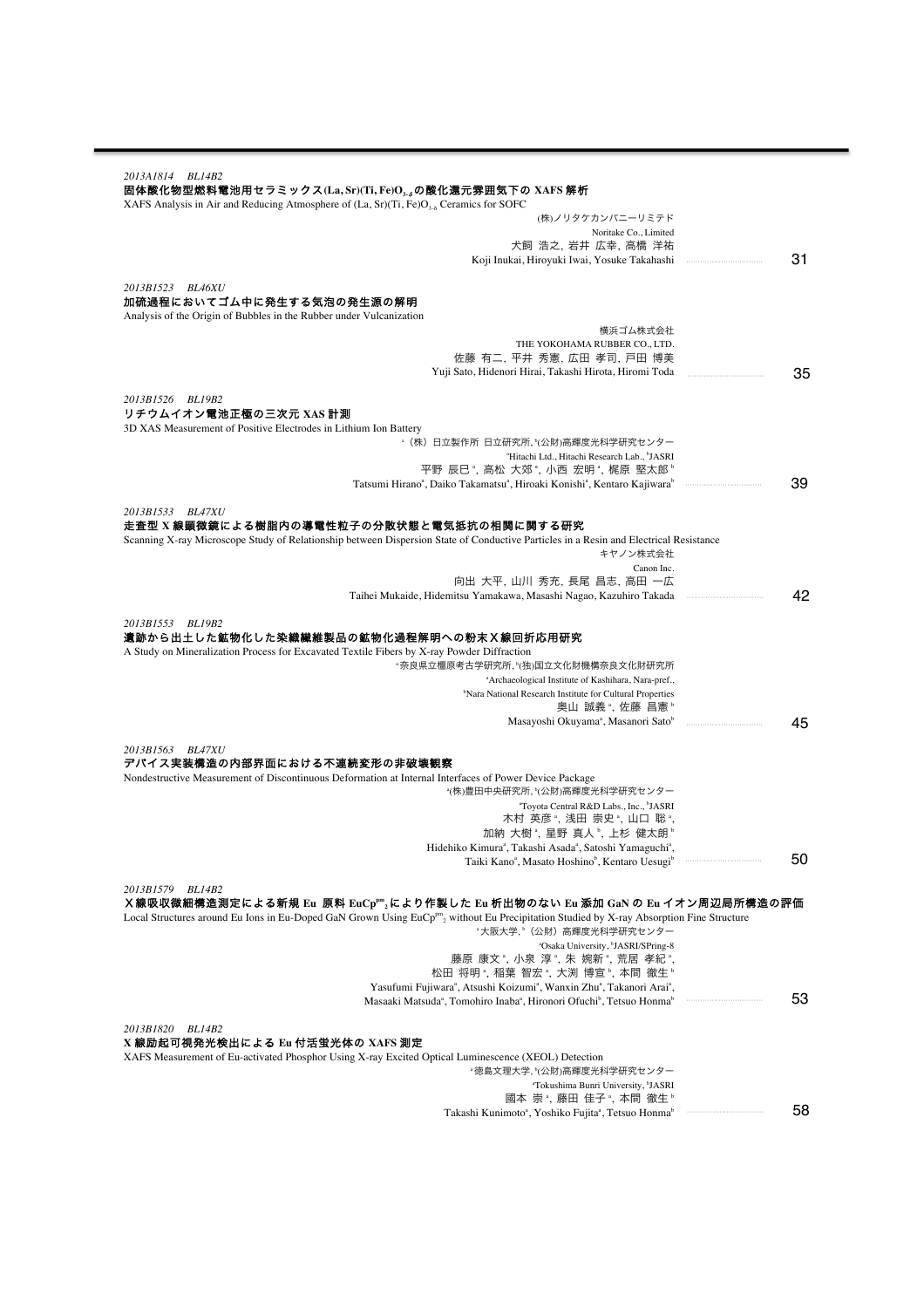| 2014A1504 BL19B2                                                                                                                                                                                                                                                                                                          |        |
|---------------------------------------------------------------------------------------------------------------------------------------------------------------------------------------------------------------------------------------------------------------------------------------------------------------------------|--------|
| トパモライト合成への低結晶質シリカの活用 (6)<br>Use of Low Crystalline Silica for the Synthesis of Tobermorite (6)                                                                                                                                                                                                                            |        |
| ◦旭化成㈱,▷旭化成建材㈱<br><sup>a</sup> ASAHI KASEI. CO. LTD., <sup>b</sup> ASAHI KASEI CONSTRUCTION MATERIALS CO.                                                                                                                                                                                                                  |        |
| 松野 信也 *, 東口 光晴 *, 石川 哲吏 *.<br>小川 晃博 , 松井 久仁雄 。                                                                                                                                                                                                                                                                            |        |
| Shinya Matsuno <sup>a</sup> , Mitsuharu Higashiguchi <sup>a</sup> , Tetsuji Ishikawa <sup>a</sup> ,<br>Akihiro Ogawa <sup>b</sup> , Kunio Matsui <sup>b</sup>                                                                                                                                                             | 62     |
| 2014A1506 BL19B2                                                                                                                                                                                                                                                                                                          |        |
| X線回折による溶融塩電解 FeNi 粒子の構造評価<br>Evaluation of FeNi Particles Electrolyzed in Melted Salt by X-ray Diffraction                                                                                                                                                                                                                |        |
| *(株)デンソー、"東北大学、"(公財)高輝度光科学研究センター                                                                                                                                                                                                                                                                                          |        |
| <sup>a</sup> DENSO CORPORATION, <sup>b</sup> Tohoku Univ., <sup>c</sup> JASRI<br>林 靖 ", 水口 将輝 ", 小嗣 真人 ", 大坂 恵一 "                                                                                                                                                                                                         |        |
| Yasushi Hayashi <sup>a</sup> , Masaki Mizuguchi <sup>b</sup> , Masato Kotsugi <sup>c</sup> , Keiichi Osaka <sup>c</sup>                                                                                                                                                                                                   | 67     |
| 2014A1529 BL14B2                                                                                                                                                                                                                                                                                                          |        |
| XAFS によるカルシウムシリケート水和物の硬化プロセスの研究<br>A Study on Solidification Process of Calcium Silicate Hydrates by XAFS                                                                                                                                                                                                                 |        |
| "旭化成建材(株),"旭化成建材(株),"千葉大学                                                                                                                                                                                                                                                                                                 |        |
| <sup>a</sup> ASAHI KASEI CONSTRUCTION MATERIALS CO.,<br>"ASAHI KASEI. CO. LTD., "CHIBA UNIV.                                                                                                                                                                                                                              |        |
| 松井 久仁雄 *, 松野 信也 *, 沼子 千弥 °, 宮嵜 世里加 °                                                                                                                                                                                                                                                                                      |        |
| Kunio Matsui <sup>a</sup> , Shinya Matsuno <sup>b</sup> , Chiya Numako <sup>c</sup> , Serika Miyazaki <sup>c</sup>                                                                                                                                                                                                        | 70     |
| 2014A1531 BL19B2                                                                                                                                                                                                                                                                                                          |        |
| 圧電体(1-x){(Na,K),,,Li,}NbO,-xBaZrO,の圧電特性と結晶構造の対応                                                                                                                                                                                                                                                                           |        |
| Correspondence between Piezoelectric Property and Crystal Structure in Piezoelectric (1-x){(Na,K) <sub>1-y</sub> Li <sub>y</sub> }NbO <sub>3</sub> -xBaZrO <sub>3</sub><br>株式会社村田製作所                                                                                                                                      |        |
| Murata Manufacturing. Co., Ltd.                                                                                                                                                                                                                                                                                           |        |
| 岩堀 禎浩, 野口 博司<br>Yoshihiro Iwahori, Hiroshi Noguchi                                                                                                                                                                                                                                                                        | 74     |
| 2014A1703 BL46XU<br>自動車メタリック塗装のイメージング観察<br>Imaging Observation of an Automobile Metallic Painting                                                                                                                                                                                                                         |        |
| ダイハツ工業株式会社<br>DAIHATSU MOTOR CO., LTD.                                                                                                                                                                                                                                                                                    |        |
| 谷口 昌司,田中 裕久,神澤 啓彰,中山 泰,                                                                                                                                                                                                                                                                                                   |        |
| 阪本 雅宜,中嶋 博之,佐野 健一,杉谷 篤史,<br>大森 宏, 平垣 康成, 市木 孝征                                                                                                                                                                                                                                                                            |        |
| Masashi Taniguchi, Hirohisa Tanaka, Yoshiaki Kanzawa, Tai Nakayama,                                                                                                                                                                                                                                                       |        |
| Masanobu Sakamoto, Hiroyuki Nakajima, Kenichi Sano, Atsushi Sugitani,<br>Hiroshi Omori, Yasunari Hiragaki, Takamasa Ichiki                                                                                                                                                                                                | 81     |
| 2014A1765<br>BL19B2<br>トパモライト合成への低結晶質シリカの活用 (7)                                                                                                                                                                                                                                                                           |        |
| Use of Low Crystalline Silica for the Synthesis of Tobermorite (7)<br>*旭化成㈱,*旭化成建材㈱                                                                                                                                                                                                                                       |        |
| "ASAHI KASEI. CO. LTD., "ASAHI KASEI CONSTRUCTION MATERIALS CO.                                                                                                                                                                                                                                                           |        |
| 松野 信也",東口 光晴",石川 哲吏",<br>小川 晃博 、 松井 久仁雄 〝                                                                                                                                                                                                                                                                                 |        |
| Shinya Matsuno <sup>a</sup> , Mitsuharu Higashiguchi <sup>a</sup> , Tetsuji Ishikawa <sup>a</sup> ,                                                                                                                                                                                                                       |        |
| Akihiro Ogawa <sup>b</sup> , Kunio Matsui <sup>b</sup>                                                                                                                                                                                                                                                                    | <br>85 |
| 2014A1813<br><b>BL46XU</b>                                                                                                                                                                                                                                                                                                |        |
| 石油増進回収技術への応用を目的とした油-鉱物/水-鉱物の2相界面における吸着構造解析<br>Structure Analysis on Oil- and Water-Mineral Interface for Application to Enhanced Oil Recovery Technique                                                                                                                                                                   |        |
| "京都大学、"(独)石油天然ガス・金属鉱物資源機構、"早稲田大学/JAXA、<br>"(公財)高輝度光科学研究センター                                                                                                                                                                                                                                                               |        |
| "Kyoto University, <sup>b</sup> JOGMEC, 'Waseda University/JAXA, <sup>d</sup> JASRI                                                                                                                                                                                                                                       |        |
| 松岡 俊文 ゚,片所 優宇美 ゚,山邉 浩立 ゚, 小林 和弥 ゚, 葭谷 暢仁 ゚<br>今泉 昂憲 ",日比 隆太郎 ",杉山 俊平 ",立山 優 ",村松 玲奈 ",                                                                                                                                                                                                                                    |        |
| 岡本 直樹 ", 三野 泰之 ", 下河原 麻衣 ", 梁 云峰 ", 蜂谷 寛 ",                                                                                                                                                                                                                                                                               |        |
| 福中 康博°,村田 澄彦ª,廣沢 一郎ª                                                                                                                                                                                                                                                                                                      |        |
| Toshifumi Matsuoka <sup>a</sup> , Yumi Katasho <sup>a</sup> , Hirotatsu Yamabe <sup>a</sup> , Kazuya Kobayashi <sup>a</sup> , Nobuhito Yoshitani <sup>a</sup> ,<br>Takanori Imaizumi <sup>a</sup> , Ryutaro Hibi <sup>a</sup> , Shumpei Sugiyama <sup>a</sup> , Yu Tateyama <sup>a</sup> , Reina Muramatsu <sup>a</sup> , |        |
| Naoki Okamoto <sup>a</sup> , Yasuyuki Mino <sup>b</sup> , Mai Shimokawara <sup>b</sup> , Yunfeng Liang <sup>a</sup> , Kan Hachiya <sup>a</sup> ,                                                                                                                                                                          |        |
| Yasuhiro Fukunaka <sup>c</sup> , Sumihiko Murata <sup>a</sup> , Ichiro Hirosawa <sup>a</sup>                                                                                                                                                                                                                              | 90     |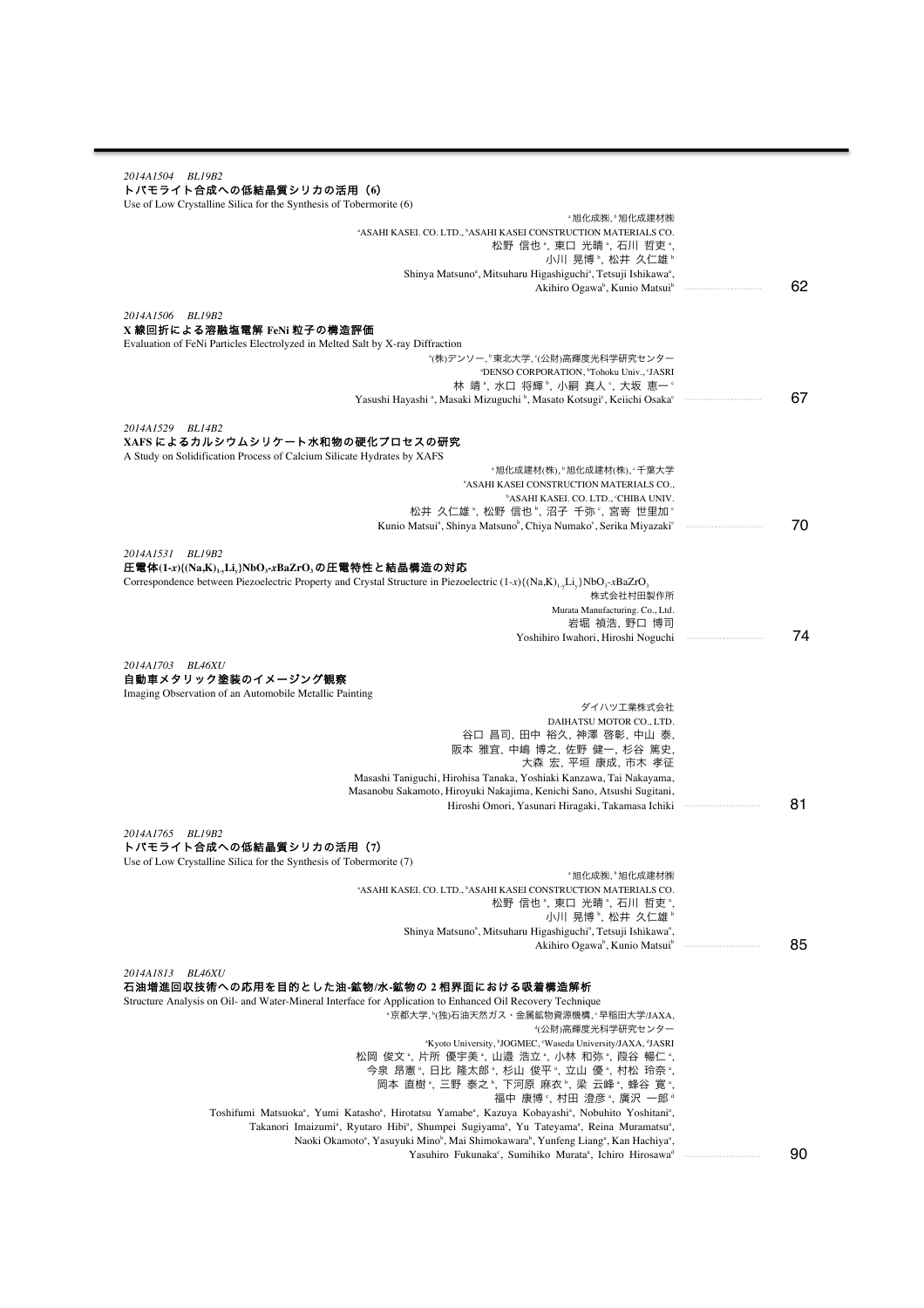**SPring-8 Section C : Technical Report** *BL01B1 2011B2100, 2012A1852, 2013B1902, 2013B1917* **BL01B1 (XAFS) の現状 (2014)** Present Status of BL01B1 (2014) a (公財)高輝度光科学研究センター・利用研究促進部門・分光物性 I グループ、 <sup>b</sup>同・構造物性Ⅰグループ a Spectroscopy GroupⅠ, Research & Utilization Division, JASRI, b Materials Structure GroupⅠ, Research & Utilization Division, JASRI 新田 清文 ゚、伊奈 稔哲 ゚、加藤 和男 ゚、小原 真司 ゚、宇留賀 朋哉 ゚ Kiyofumi Nittaª, Toshiaki Inaª, Kazuo Katoª, Shinji Koharaʰ, Tomoya Urugaª *BL02B1 2014A1901* **BL02B1**(単結晶構造解析)の現状(**2014**) Present Status of BL02B1 (2014) a (公財)高輝度光科学研究センター・利用研究促進部門・構造物性 I グループ、 <sup>b</sup>同・ナノテクノロジー利用研究推進グループ a Materials Structure Group I, Research & Utilization Division, JASRI, b Nanotechnology Research Promotion Group, Research & Utilization Division, JASRI 杉本 邦久 、安田 伸広 ゚ Kunihisa Sugimoto<sup>a</sup>, Nobuhiro Yasuda<sup>b</sup> *BL02B2 2014A1908* **BL02B2**(粉末結晶構造解析)の現状(**2014**) Present Status of BL02B2 (2014) (公財)高輝度光科学研究センター・利用研究促進部門・構造物性 I グループ Materials Structure GroupⅠ, Research & Utilization Division, JASRI 杉本 邦久、藤原 明比古 Kunihisa Sugimoto, Akihiko Fujiwara *BL04B1 2013A1715* **BL04B1**(高温高圧)の現状(**2014**) Present Status of BL04B1 (2014) (公財)高輝度光科学研究センター・利用研究促進部門・構造物性Ⅰグループ Materials Structure GroupⅠ, Research & Utilization Division, JASRI 肥後 祐司、丹下 慶範 Yuji Higo, Yoshinori Tange *BL04B2 2010B2015, 2011A2050, 2011A2051, 2011B2086, 2011B2087, 2012A1837, 2012B1974, 2012B1975, 2013A1897, 2013B1914* 高エネルギー**X** 線回折ビームライン **BL04B2** の現状(**2014**) Present Status of BL04B2 (2014) (公財)高輝度光科学研究センター・利用研究促進部門・構造物性Ⅰグループ Materials Structure GroupⅠ, Research & Utilization Division, JASRI 小原 真司、平尾 直久、大石 泰生、藤原 明比古 Shinji Kohara, Naohisa Hirao, Yasuo Ohishi, Akihiko Fujiwara *BL08W 2013B1924* **BL08W**(高エネルギー非弾性散乱)の現状(**2014**) Present Status of BL08W (2014) (公財)高輝度光科学研究センター・利用研究促進部門・構造物性Ⅱグループ Materials Structure GroupⅡ, Research & Utilization Division, JASRI 伊藤 真義、Marek Brancewicz、櫻井 吉晴 Masayoshi Itou, Marek Brancewicz, Yoshiharu Sakurai *BL09XU 2011B2107, 2012B1980, 2013A1898* **BL09XU**(核共鳴散乱)の現状(**2014**) Present Status of BL09XU (2014) (公財)高輝度光科学研究センター・利用研究促進部門・構造物性Ⅱグループ Materials Structure GroupⅡ, Research & Utilization Division, JASRI 依田 芳卓 Yoshitaka Yoda *BL10XU 2010A1967, 2010B2064, 2010B2068, 2011A2071, 2011B2101, 2012A1844, 2012B1982* **BL10XU**(高圧構造物性)の現状(**2014**) Present Status of BL10XU (2014) (公財)高輝度光科学研究センター・利用研究促進部門・構造物性 I グループ Materials Structure GroupⅠ, Research & Utilization Division, JASRI 平尾 直久、大石 泰生 Naohisa Hirao, Yasuo Ohishi ・・・・・・・・・・・・・・・・・・・・・・・・・・・・・・・・・ 095 ・・・・・・・・・・・・・・・・・・・・・・・・・・・・・・・・・ 100 ・・・・・・・・・・・・・・・・・・・・・・・・・・・・・・・・・ 106 110 ・・・・・・・・・・・・・・・・・・・・・・・・・・・・・・・・・ 116 124 ・・・・・・・・・・・・・・・・・・・・・・・・・・・・・・・・・ 130 137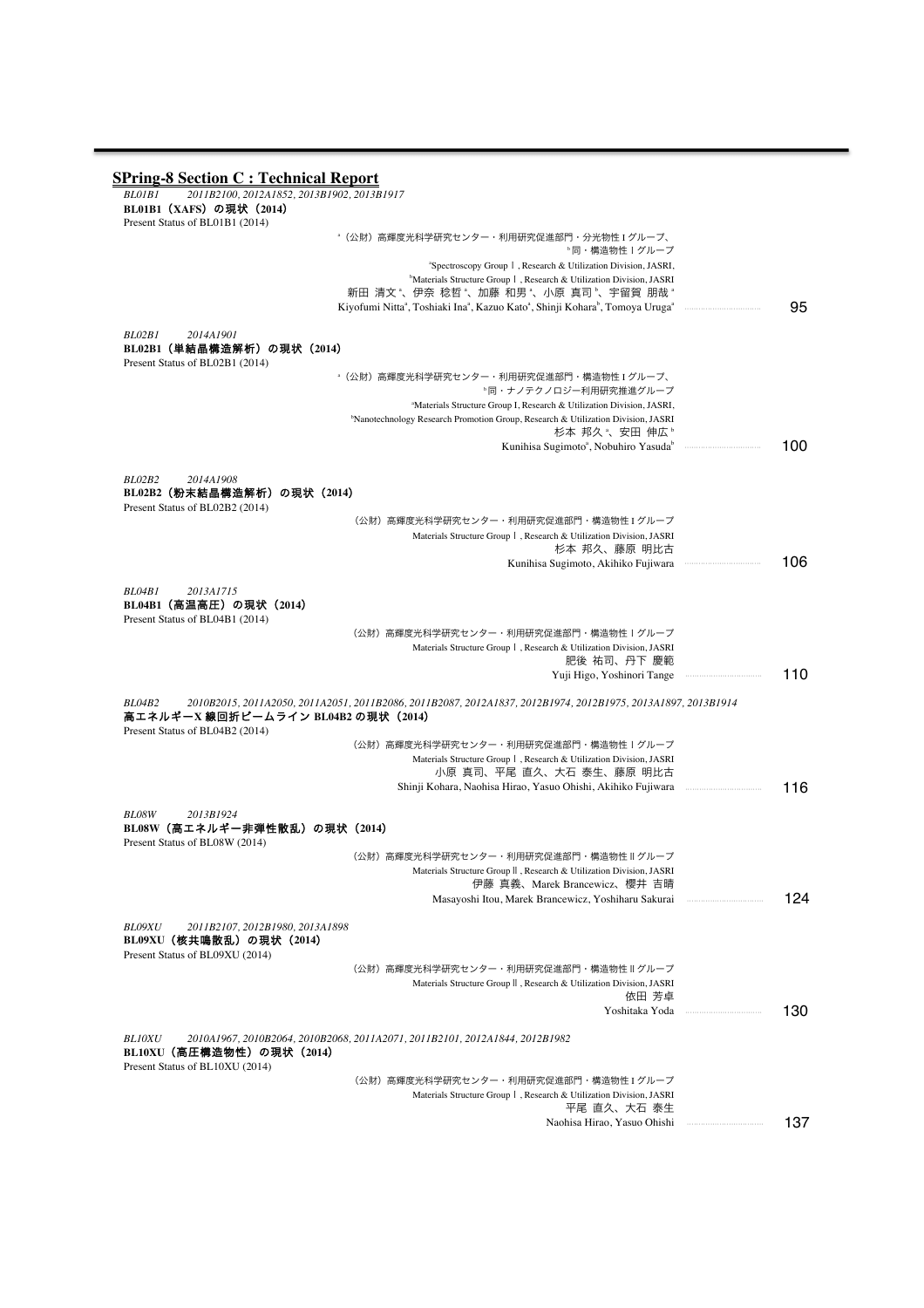| <i>BL13XU</i><br>2011B2093, 2011B2095, 2012A1849, 2012A1851, 2012B1985, 2013A1018, 2013A1908, 2013B1920, 2013B1923<br>BL13XU(表面界面構造解析)の現状 (2014)<br>Current Status of BL13XU (2014)          |         |
|----------------------------------------------------------------------------------------------------------------------------------------------------------------------------------------------|---------|
| <sup>。</sup> (公財)高輝度光科学研究センター・利用研究促進部門・構造物性 I グループ、<br>〝同・ナノテクノロジー利用研究推進グループ                                                                                                                 |         |
| <sup>a</sup> Materials Structure Group   , Research & Utilization Division, JASRI,<br><sup>b</sup> Nanotechnology Research Promotion Group, Research & Utilization Division, JASRI           |         |
| 田尻 寛男 "、今井 康彦 "<br>Hiroo Tajiri <sup>a</sup> , Yasuhiko Imai <sup>b</sup>                                                                                                                    | 145     |
| BL14B2<br> BL14B2(産業利用Ⅱ)の現状(2014)<br>Present Status of BL14B2 (2014)                                                                                                                         |         |
| (公財)高輝度光科学研究センター・産業利用推進室・産業利用支援グループ<br>Industrial User Support Group, Industrial Application Division, JASRI                                                                                 |         |
| 高垣 昌史、大渕 博宣、本間 徹生                                                                                                                                                                            |         |
| Masafumi Takagaki, Hironori Ofuchi, Tetsuo Honma                                                                                                                                             | 154     |
| <b>BL17SU</b><br>2008A1430<br>BL17SU における光電子顕微鏡の現状 (2014)                                                                                                                                    |         |
| Present Status of Photoemission Electron Microscope in BL17SU (2014)<br>(公財)高輝度光科学研究センター・利用研究促進部門・応用分光物性グループ                                                                                 |         |
| Hard X-ray Spectroscopy Group, Research & Utilization Division, JASRI                                                                                                                        |         |
| 小嗣 真人、大河内 拓雄<br>Masato Kotsugi, Takuo Ohkochi                                                                                                                                                | 163     |
| BL19B2                                                                                                                                                                                       |         |
| BL19B2(産業利用Ⅰ)の現状(2014)<br>Present Status of BL19B2 (2014)                                                                                                                                    |         |
| (公財)高輝度光科学研究センター・産業利用推進室・産業利用支援グループ<br>Industrial User Support Group, Industrial Application Division, JASRI                                                                                 |         |
| 梶原 堅太郎、小金澤 智之、大坂 恵一、佐藤 眞直                                                                                                                                                                    |         |
| Kentaro Kajiwara, Tomoyuki Koganezawa, Keiichi Osaka, Masugu Sato                                                                                                                            | 170     |
| <b>BL20XU</b><br>2013A1376, 2013B1173<br>BL20XU(医学・イメージング II)の現状(2014)<br>Present Status of BL20XU (2014)                                                                                    |         |
| (公財)高輝度光科学研究センター・利用研究促進部門・バイオ・ソフトマテリアルグループ<br>Bio- and Soft-materials Group, Research & Utilization Division, JASRI                                                                          |         |
| 鈴木 芳生、竹内 晃久、上杉 健太朗                                                                                                                                                                           | 176     |
|                                                                                                                                                                                              |         |
| BL20B2<br>2013A1143, 2013B1221<br>BL20B2 の現状 (2014)<br>Present Status of BL20B2 (2014)                                                                                                       |         |
| (公財) 高輝度光科学研究センター·利用研究促進部門·バイオ·ソフトマテリアルグループ<br>Bio- and Soft-materials Group, Research & Utilization Division, JASRI                                                                         |         |
| 上杉 健太朗、星野 真人<br>Kentaro Uesugi, Masato Hoshino                                                                                                                                               | 182     |
| <b>BL25SU</b><br>2011B2103, 2012A1850, 2012A1853, 2012B1941, 2012B1977, 2012B1983<br>BL25SU(軟 X 線固体分光ピームライン)の現状(2014)                                                                        |         |
| Present Status of BL25SU (2014)                                                                                                                                                              |         |
| "(公財)高輝度光科学研究センター・利用研究促進部門・分光物性Ⅱグループ、<br>"同・利用研究促進部門・応用分光物性グループ、                                                                                                                             |         |
| "同·制御·情報部門·機器制御グループ、"同·光源·光学系部門·光学系グループ<br>"Spectroscopy Group II , Research & Utilization Division, JASRI,                                                                                  |         |
| Hard X-ray Spectroscopy Group, Research & Utilization Division, JASRI,                                                                                                                       |         |
| 'Equipment Control Group, Controls and Computing Division, JASRI,<br><sup>d</sup> Optics Group, Light Source and Optics Division, JASRI                                                      |         |
| 中村 哲也"、室 隆桂之""、大河内 拓雄"、<br>小谷 佳範 、辻 成希 、木下 豊彦 、                                                                                                                                              |         |
| 松下 智裕 、仙波 泰徳 、大橋 治彦 "                                                                                                                                                                        |         |
| Tetsuya Nakamura <sup>a</sup> , Takayuki Muro <sup>a,b</sup> , Takuo Ohkochi <sup>b</sup> ,<br>Yoshinori Kotani <sup>a</sup> , Naruki Tsuji <sup>a</sup> , Toyohiko Kinoshita <sup>a</sup> , |         |
| Tomohiro Matsushita <sup>c</sup> , Yasunori Senba <sup>d</sup> , Haruhiko Ohashi <sup>d</sup>                                                                                                | 186     |
| <b>BL27SU</b><br>2013B1913<br>BL27SU(軟 X 線光化学ピームライン)の現状(2014)<br>Present Status of BL27SU (2014)                                                                                             |         |
| -(公財)高輝度光科学研究センター・利用研究促進部門・分光物性 II グループ、                                                                                                                                                     |         |
| <sup>。</sup> 同・応用分光物性グループ<br>"Spectroscopy Group II, Research & Utilization Division, JASRI,                                                                                                 |         |
| <sup>b</sup> Hard X-ray Spectroscopy Group, Research & Utilization Division, JASRI<br>為則 雄祐",室 隆桂之"                                                                                          |         |
| Yusuke Tamenori <sup>a</sup> , Takayuki Muro <sup>b</sup>                                                                                                                                    | <br>201 |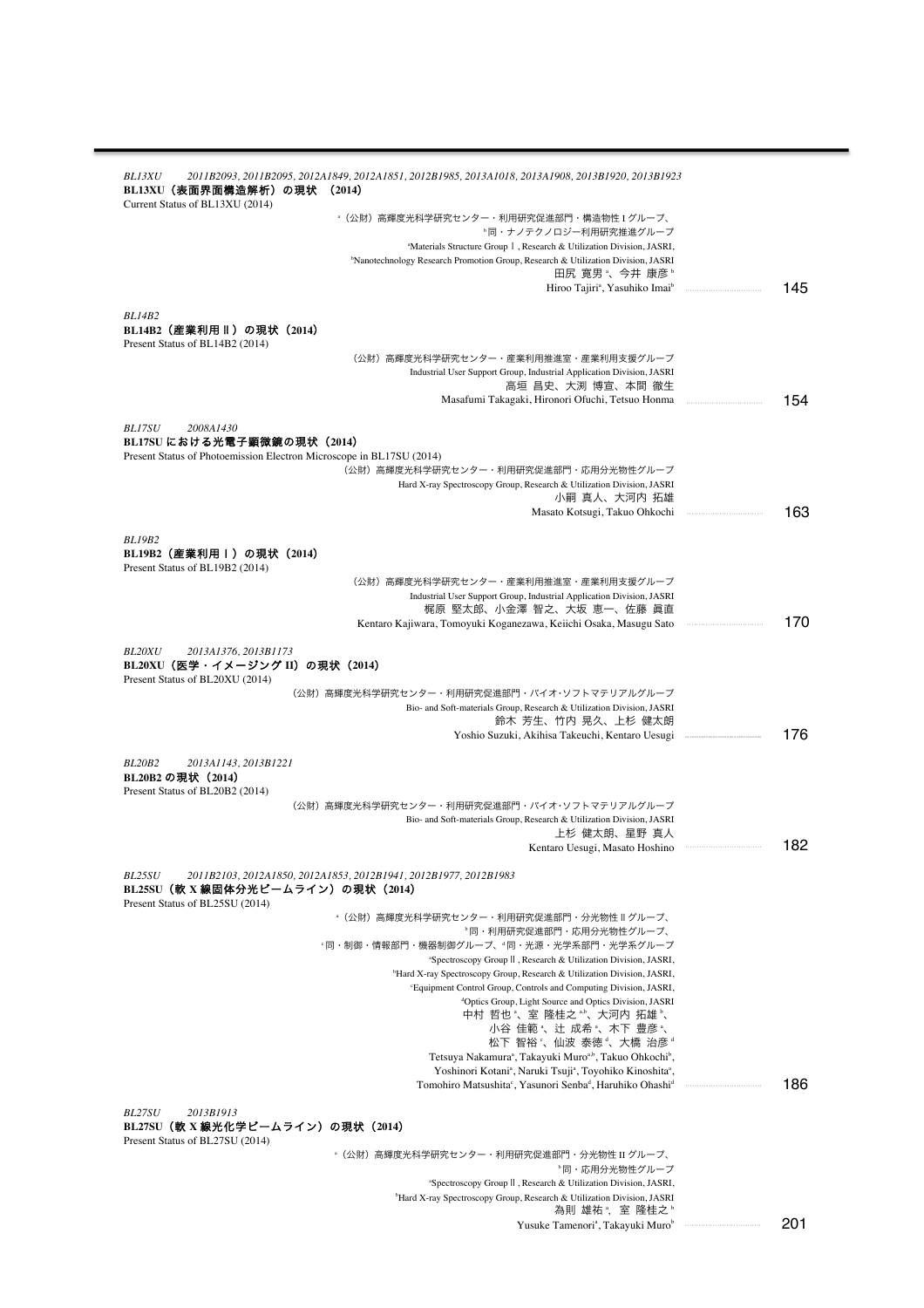| <b>BL28B2</b><br>2012A1793, 2013B1927<br>BL28B2(白色 X 線回折)の現状(2014)                                                                                                                                                        |         |
|---------------------------------------------------------------------------------------------------------------------------------------------------------------------------------------------------------------------------|---------|
| Present Status of BL28B2 (2014)<br>· (公財) 高輝度光科学研究センター·利用研究促進部門·バイオ·ソフトマテリアルグループ、                                                                                                                                         |         |
| ◦同·産業利用推進室·産業利用支援グループ、"同·利用研究促進部門·分光物性Ⅰグループ<br><sup>a</sup> Bio- and Soft-materials Group, Research & Utilization Division, JASRI,<br><sup>b</sup> Industrial User Support Group, Industrial Application Division, JASRI, |         |
| "Spectroscopy Group  , Research & Utilization Division, JASRI<br>梅谷 啓二 ″、梶原 堅太郎 ″、加藤 和男 ″                                                                                                                                 |         |
| Keiji Umetani <sup>a</sup> , Kentaro Kajiwara <sup>b</sup> , Kazuo Kato <sup>c</sup>                                                                                                                                      | 207     |
| 2012A1838, 2012B1957, 2013A1273, 2013A1895<br><i>BL35XU</i><br>BL35XU(高分解能非弾性散乱)の現状(2014)                                                                                                                                 |         |
| Present Status of BL35XU (2014)<br>(公財) 高輝度光科学研究センター・利用研究促進部門・構造物性Ⅱグループ                                                                                                                                                   |         |
| Materials Structure Group II, Research & Utilization Division, JASRI<br>バロン・アルフレッド、筒井 智嗣、内山 裕士、石川 大介                                                                                                                      |         |
| Alfred Baron, Satoshi Tsutsui, Hiroshi Uchiyama, Daisuke Ishikawa                                                                                                                                                         | 212     |
| <b>BL37XU</b><br>BL37XU(分光分析)の現状(2014)                                                                                                                                                                                    |         |
| Present Status of BL37XU (2014)<br>(公財)高輝度光科学研究センター・利用研究促進部門・分光物性 I グループ                                                                                                                                                  |         |
| Spectroscopy Group   , Research & Utilization Division, JASRI<br>寺田 靖子、新田 清文                                                                                                                                              |         |
| Yasuko Terada, Kiyofumi Nitta                                                                                                                                                                                             | 219     |
| BL38B1<br>2013A1872, 2013B1890                                                                                                                                                                                            |         |
| 構造生物学ピームライン III BL38B1 の現状(2014)<br>Present Status of BL38B1 (2014)                                                                                                                                                       |         |
| (公財) 高輝度光科学研究センター・利用研究促進部門・構造生物グループ                                                                                                                                                                                       |         |
| Structural Biology Group, Research & Utilization Division, JASRI<br>(現所属:同・タンパク質結晶解析推進室・タンパク質構造解析促進グループ)                                                                                                                  |         |
| (Current affiliation: Structure Analysis Promotion Group, Protein Crystal Analysis Division, JASRI)<br>馬場 清喜、水野 伸宏、奥村 英夫、                                                                                                 |         |
| 長谷川 和也、熊坂 崇<br>Seiki Baba, Nobuhiro Mizuno, Hideo Okumura,                                                                                                                                                                |         |
| Kazuya Hasegawa, Takashi Kumasaka                                                                                                                                                                                         | 223     |
| <b>BL39XU</b><br>2012A1845, 2012B1976, 2012B1987, 2013A1899, 2013A1901, 2013A1904, 2013B1921, 2013B1922<br>BL39XU(磁性材料)の現状(2014)<br>Present Status of BL39XU (2014)                                                       |         |
| <sup>。</sup> (公財)高輝度光科学研究センター・利用研究促進部門・分光物性 I グループ、                                                                                                                                                                       |         |
| <sup>。</sup> 同·ナノテクノロジー利用研究推進グループ<br><sup>a</sup> Spectroscopy Group 1, Research & Utilization Division, JASRI,                                                                                                           |         |
| <sup>b</sup> Nanotechnology Research Promotion Group, Research & Utilization Division, JASRI                                                                                                                              |         |
| 河村 直己 、水牧 仁一朗 、大沢 仁志 、鈴木 基寛 。<br>Naomi Kawamura <sup>a</sup> , Masaichiro Mizumaki <sup>a</sup> , Hitoshi Osawa <sup>b</sup> , and Motohiro Suzuki <sup>a</sup>                                                           | 228     |
|                                                                                                                                                                                                                           |         |
| <b>BL40XU</b><br>2012A1841, 2012B1979<br>BL40XU(高フラックス)の現状(2014)<br>Present Status of BL40XU (2014)                                                                                                                       |         |
| *(公財)高輝度光科学研究センター・利用研究促進部門・バイオソフトマテアリアルグループ、<br>"同・利用研究促進部門・ナノテクノロジー利用研究推進グループ、"同・利用研究促進部門                                                                                                                                |         |
| "Bio- and Soft-materials Group, Research & Utilization Division, JASRI,<br><sup>b</sup> Nanotechnology Research Promotion Group, Research & Utilization Division, JASRI,                                                  |         |
| 'Research & Utilization Division, JASRI                                                                                                                                                                                   |         |
| 岩本 裕之"、青山 光輝"、安田 伸広"、八木 直人"<br>Hiroyuki Iwamoto <sup>a</sup> , Koki Aoyama <sup>b</sup> , Nobuhiro Yasuda <sup>b</sup> , Naoto Yagi <sup>c</sup>                                                                          | <br>238 |
| <b>BL40B2</b><br>2012B1981                                                                                                                                                                                                |         |
| BL40B2(構造生物学 II)の現状(2014)<br>Present Status of BL40B2 (2014)                                                                                                                                                              |         |
| (公財) 高輝度光科学研究センター・利用研究促進部門・バイオ・ソフトマテリアルグループ                                                                                                                                                                               |         |
| Bio- and Soft-materials Group, Research & Utilization Division, JASRI<br>太田 昇、関口 博史                                                                                                                                       |         |
| Noboru Ohta & Hiroshi Sekiguchi                                                                                                                                                                                           | <br>243 |